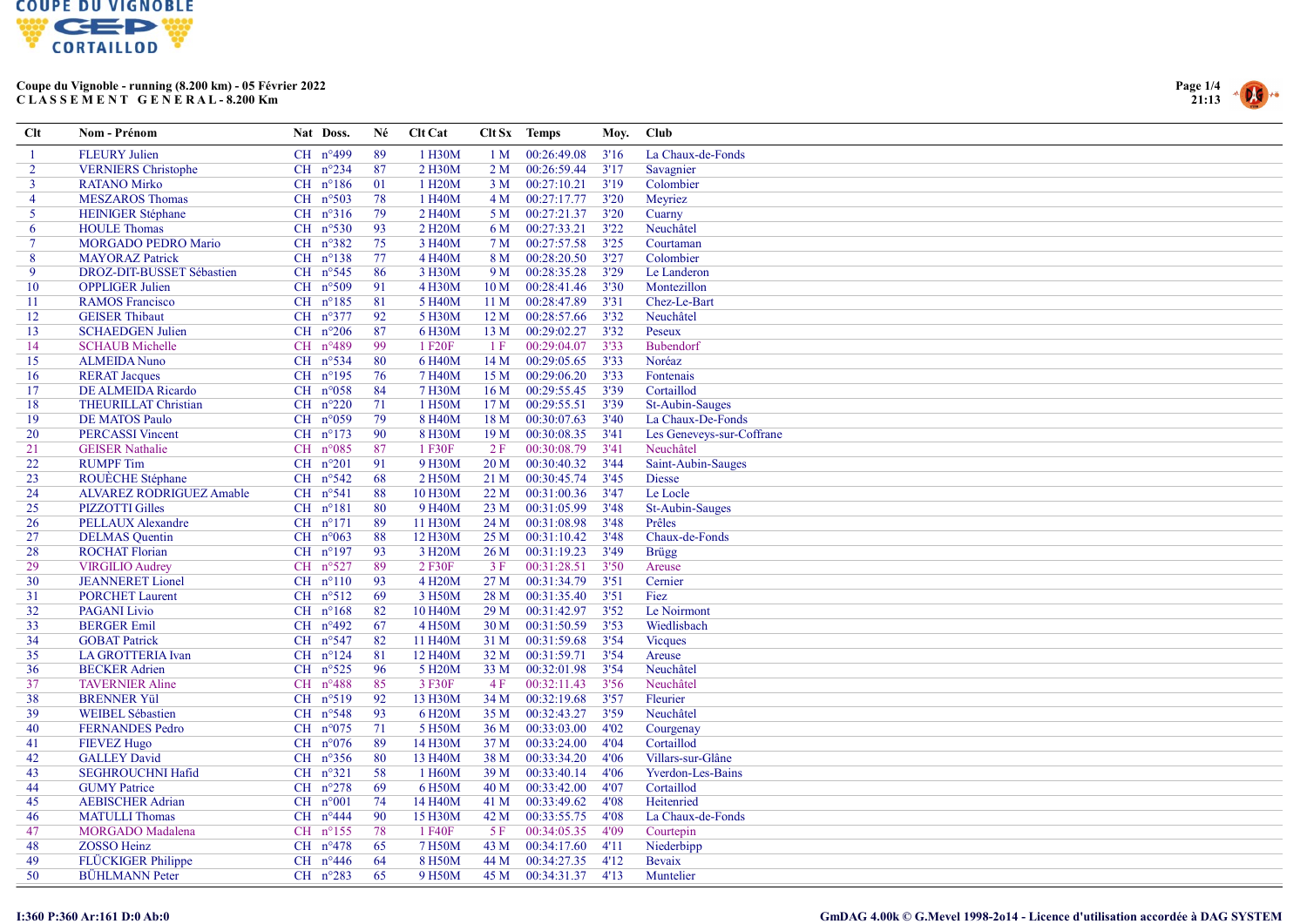



| Clt | Nom - Prénom                  | Nat Doss.           | Né  | Clt Cat              |      | Clt Sx Temps | Moy. | <b>Club</b>               |
|-----|-------------------------------|---------------------|-----|----------------------|------|--------------|------|---------------------------|
| 51  | <b>GONCALVES Jaime</b>        | $CH$ n°551          | 64  | 10 H50M              | 46 M | 00:34:32.56  | 4'13 | Colombier                 |
| 52  | <b>KRATTINGER Benoît</b>      | $CH$ $n^{\circ}121$ | 77  | 15 H40M              | 47 M | 00:34:33.50  | 4'13 | Colombier                 |
| 53  | PELLICCIOTTA Alessandro       | CH $n^{\circ}546$   | 70  | 11 H50M              | 48 M | 00:34:34.45  | 4'13 | Cortaillod                |
| 54  | <b>SOTO</b> Diego             | CH $n^{\circ}216$   | 90  | 16 H30M              | 49 M | 00:34:35.98  | 4'13 | La chaux-de-fonds         |
| 55  | RAZZANO Valérie               | $CH$ n°187          | 83  | 4 F30F               | 6 F  | 00:34:39.37  | 4'14 | La Chaux-De-Fonds         |
| 56  | <b>MUJO Rizvic</b>            | $CH$ $n^{\circ}511$ | 82  | 16 H <sub>40</sub> M | 50 M | 00:34:42.24  | 4'14 | Peseux                    |
| 57  | <b>GOMES</b> Fernando         | $CH$ $n^{\circ}500$ | 74  | 17 H40M              | 51 M | 00:34:48.13  | 4'15 | <b>Bonne Fontaine</b>     |
| 58  | <b>BORLINI</b> Luca           | CH $n^{\circ}513$   | 65  | 12 H50M              | 52 M | 00:35:00.31  | 4'16 | <b>Vevey</b>              |
| 59  | <b>COSTE Damien</b>           | CH $n^{\circ}053$   | 75  | 18 H40M              | 53 M | 00:35:03.90  | 4'17 | Le Locle                  |
| 60  | NAEGELI Cynthia               | CH $n^{\circ}157$   | 87  | 5 F30F               | 7F   | 00:35:14.60  | 4'18 | Saint-Aubin-Sauges        |
| 61  | <b>SUN JiaJia</b>             | CH $n^{\circ}550$   | 83  | 6 F30F               | 8F   | 00:35:25.76  | 4'19 | Gorgier                   |
| 62  | <b>BANDERET Bertrand</b>      | CH $n^{\circ}549$   | 80  | 19 H40M              | 54 M | 00:35:25.99  | 4'19 | Gorgier                   |
| 63  | <b>RISLER Philippe</b>        | CH $n^{\circ}254$   | 69  | 13 H50M              | 55 M | 00:35:26.14  | 4'19 | Le Landeron               |
| 64  | CHAVANNE Annefrédérique       | $CH$ $n^{\circ}045$ | 85  | 7 F30F               | 9F   | 00:35:27.30  | 4'19 | Lugnorre                  |
| 65  | <b>CLERC-SCHOENI Céline</b>   | CH n°049            | 76  | 2 F40F               | 10F  | 00:35:36.91  | 4'21 | Bôle                      |
| 66  | <b>BUSCHINI Anne-Laure</b>    | CH $n°032$          | 86  | 8 F30F               | 11F  | 00:35:37.42  | 4'21 | Saint-Blaise              |
| 67  | <b>LUTZ</b> Stefan            | $CH$ $n^{\circ}508$ | 70  | 14 H50M              | 56 M | 00:35:37.96  | 4'21 | Bevaix                    |
| 68  | <b>BARBEZAT Roland</b>        | $CH$ $n^{\circ}014$ | 68  | 15 H50M              | 57 M | 00:36:02.28  | 4'24 | Colombier                 |
| 69  | <b>RACINE</b> Isabelle        | CH $n^{\circ}520$   | 92  | 9 F30F               | 12 F | 00:36:16.40  | 4'25 | Fleurier                  |
| 70  | <b>GAGG Nadia</b>             | CH $n^{\circ}082$   | 69  | 1 F50F               | 13 F | 00:36:19.04  | 4'26 | St-Aubin-Sauges           |
| 71  | <b>ALEV Baris</b>             | $CH$ $n^{\circ}441$ | 79  | 20 H40M              | 58 M | 00:36:32.91  | 4'27 | Vallorbe                  |
| 72  | <b>JORDAN</b> Anne            | $CH$ $n^{\circ}114$ | 71  | 2 F50F               | 14F  | 00:36:40.48  | 4'28 | Puidoux-Gare              |
| 73  | <b>SILVA Anabela</b>          | CH $n°517$          | 73  | 3 F40F               | 15F  | 00:36:46.16  | 4'29 | Sugiez                    |
| 74  | <b>MAYORAZ Louis</b>          | CH $n^{\circ}523$   | 08  | 1 U18M               | 59 M | 00:36:50.38  | 4'30 | Colombier                 |
| 75  | <b>BILLIEUX Patrick</b>       | CH $n^{\circ}262$   | 74  | 21 H40M              | 60 M | 00:36:51.59  | 4'30 | Neuchâtel                 |
| 76  | <b>MIGNON Luca</b>            | $CH$ $n^{\circ}452$ | -09 | 2 U18M               | 61 M | 00:36:52.40  | 4'30 | Cortaillod                |
| 77  | ZÜRCHER Frédéric              | CH $n^{\circ}526$   | 68  | 16 H50M              | 62 M | 00:37:00.11  | 4'31 | La Heutte                 |
| 78  | <b>ISLER</b> Corinne          | CH $n^{\circ}103$   | -66 | 3 F50F               | 16F  | 00:37:08.61  | 4'32 | La Cibourg                |
| 79  | ZELLER-ABBUEHL Corinne        | CH $n^{\circ}498$   | 68  | 4 F50F               | 17F  | 00:37:12.04  | 4'32 | Weissenburg               |
| 80  | <b>PITTET Stéphane</b>        | $CH$ $n^{\circ}180$ | 68  | 17 H50M              | 63 M | 00:37:16.97  | 4'33 | Couvet                    |
| 81  | <b>CHAPATTE Fabien</b>        | CH n°375            | 01  | 7 H <sub>20</sub> M  | 64 M | 00:37:17.00  | 4'33 | <b>Vilars NE</b>          |
| 82  | <b>MORETTI Paolo</b>          | $CH$ $n^{\circ}154$ | 66  | 18 H50M              | 65 M | 00:37:26.95  | 4'34 | Le Locle                  |
| 83  | WILDHABER Jean-Noël           | CH $n^{\circ}491$   | 88  | 17 H30M              | 66 M | 00:37:39.21  | 4'36 | Peseux                    |
| 84  | <b>POPOVIC Zavisa</b>         | CH $n^{\circ}$ 533  | 62  | 2 H60M               | 67 M | 00:37:51.59  | 4'37 | <b>Brügg</b>              |
| 85  | <b>RONCHETTI Yves</b>         | CH $n^{\circ}505$   | 63  | 19 H50M              | 68 M | 00:38:06.74  | 4'39 | <b>Bex</b>                |
| 86  | <b>MORETTI Mattia</b>         | CH $n^{\circ}152$   | 04  | 1 U20M               | 69 M | 00:38:08.11  | 4'39 | Le Locle                  |
| 87  | <b>ZELLER</b> Peter           | CH $n^{\circ}366$   | 65  | 20 H50M              | 70 M | 00:38:11.18  | 4'39 | Weissenburg               |
| 88  | <b>BALLET Florence</b>        | $CH$ $n^{\circ}510$ | 92  | 10 F30F              | 18F  | 00:38:26.25  | 4'41 | Montezillon               |
| 89  | <b>COLS</b> Vinciane          | CH n°052            | 64  | 5 F50F               | 19F  | 00:38:38.52  | 4'43 | Savagnier                 |
| 90  | <b>CHIFFELLE Killian</b>      | CH $n^{\circ}$ 535  | 01  | 8 H <sub>20</sub> M  | 71 M | 00:38:40.40  | 4'43 | Bienne                    |
| 91  | <b>ALMEIDA Joao</b>           | CH $n°003$          | 73  | 22 H40M              | 72 M | 00:38:44.20  | 4'43 | Avenches                  |
| 92  | <b>WAGNON Nathalie</b>        | CH $n^{\circ}237$   | 93  | 2 F <sub>20</sub> F  | 20 F | 00:38:44.41  | 4'43 | <b>Brügg</b>              |
| 93  | <b>BILLIEUX Patrick</b>       | CH $n^{\circ}$ 544  | 74  | 23 H40M              | 73 M | 00:38:51.68  | 4'44 | Neuchâtel                 |
| 94  | <b>HOSSELET Robert</b>        | CH n°099            | 63  | 21 H50M              | 74 M | 00:38:57.95  | 4'45 | Bevaix                    |
| 95  | <b>GUMY Noelie</b>            | $CH$ $n^{\circ}414$ | 08  | 1 U18F               | 21F  | 00:38:59.26  | 4'45 | Cortaillod                |
| 96  | <b>GAMEZ Balthazar</b>        | $CH$ n°445          | 74  | 24 H <sub>40</sub> M | 75 M | 00:39:05.20  | 4'46 | La Chuax-de-Fonds         |
| 97  | <b>JACOT</b> Philippe         | $CH$ $n^{\circ}105$ | 74  | 25 H40M              | 76 M | 00:39:12.68  | 4'47 | Cortaillod                |
| 98  | <b>CHIFFELLE Jean-Jacques</b> | CH $n^{\circ}373$   | 63  | 22 H50M              | 77 M | 00:39:18.75  | 4'48 | Cortaillod                |
| 99  | <b>JACOT</b> Quentin          | $CH$ $n^{\circ}108$ | 06  | 3 U18M               | 78 M | 00:39:20.42  | 4'48 | Cortaillod                |
| 100 | <b>MARTIGNIER Nilann</b>      | CH $n^{\circ}$ 135  | 10  | 4 U18M               | 79 M | 00:39:24.83  | 4'48 | Les Geneveys-Sur-Coffrane |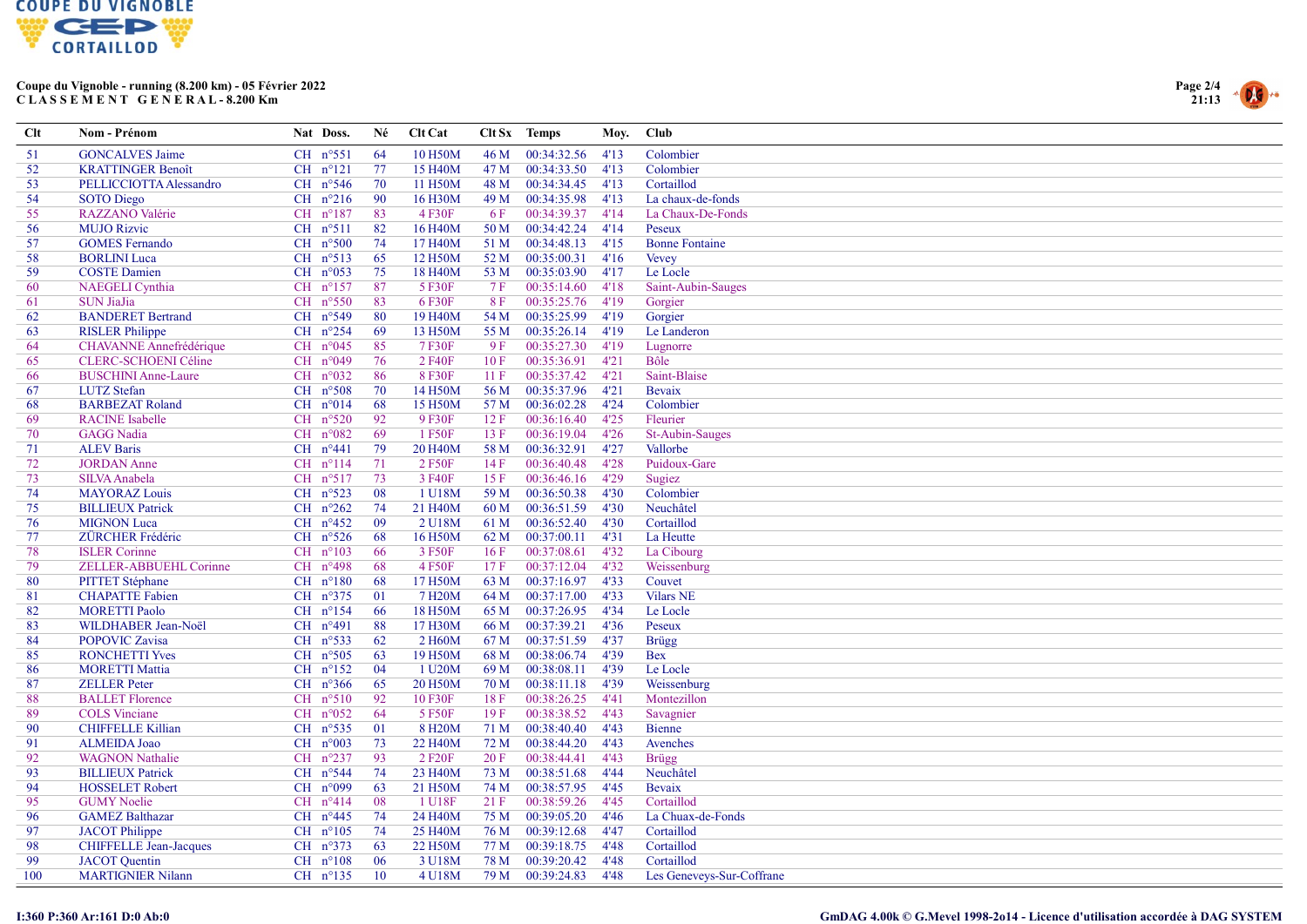



| Clt | Nom - Prénom                  | Nat Doss.           | Né  | Clt Cat              |                  | Clt Sx Temps | Moy. | Club                      |
|-----|-------------------------------|---------------------|-----|----------------------|------------------|--------------|------|---------------------------|
| 101 | <b>MARTIGNIER Cédric</b>      | CH $n^{\circ}532$   | 78  | 26 H <sub>40</sub> M | 80 M             | 00:39:25.13  | 4'48 | Les Geneveys-Sur-Coffrane |
| 102 | <b>BIERI</b> Rachel           | CH $n^{\circ}258$   | 74  | 4 F40F               | 22 F             | 00:39:44.65  | 4'51 | Neuchâtel                 |
| 103 | <b>LIECHTI</b> Corinne        | $CH$ $n^{\circ}416$ | 77  | 5 F40F               | 23 F             | 00:39:47.01  | 4'51 | Tramelan                  |
| 104 | <b>BIERI</b> Laurent          | CH $n^{\circ}261$   | 73  | 27 H40M              | 81 M             | 00:40:11.12  | 4'54 | Neuchâtel                 |
| 105 | <b>PELLAUX Denis</b>          | $CH$ $n^{\circ}172$ | 59  | 3 H60M               | 82 M             | 00:40:26.27  | 4'56 | Bevaix                    |
| 106 | <b>CERNICKY Alana</b>         | CH $n°039$          | 86  | 11 F30F              | 24 F             | 00:40:30.55  | 4'56 | Marin-Epagnier            |
| 107 | <b>WERREN</b> Stéphan         | $CH$ n°514          | 75  | 28 H <sub>40</sub> M | 83 M             | 00:40:30.94  | 4'56 | Font                      |
| 108 | <b>VINA Heidi</b>             | $CH$ $n^{\circ}518$ | 68  | 6 F50F               | 25 F             | 00:40:35.33  | 4'57 | Vallorbe                  |
| 109 | <b>WEBER Cédric</b>           | $CH$ $n^{\circ}239$ | 67  | 23 H50M              | 84 M             | 00:40:54.34  | 4'59 | Bevaix                    |
| 110 | <b>BAPTISTA</b> Fatima        | $CH$ $n^{\circ}013$ | 62  | 1 F60F               | 26F              | 00:40:57.67  | 5'00 | Saint-Aubin-Sauges        |
| 111 | <b>MESNARD Anne - Marie</b>   | $CH$ $n^{\circ}147$ | 66  | 7 F50F               | 27F              | 00:40:58.62  | 5'00 | Boudry                    |
| 112 | <b>LECLERC</b> Lilian         | $CH$ $n^{\circ}126$ | 73  | 29 H40M              | 85 M             | 00:41:00.84  | 5'00 | Auvernier                 |
| 113 | <b>STETTLER Marc</b>          | $CH$ $n^{\circ}219$ | 78  | 30 H <sub>40</sub> M | 86 M             | 00:41:02.37  | 5'00 | Nidau                     |
| 114 | <b>SCHNEITER Sylvie</b>       | CH $n^{\circ}209$   | 65  | 8F50F                | 28 F             | 00:41:03.82  | 5'00 | Neuchâtel                 |
| 115 | <b>WEBER Jason</b>            | CH $n^{\circ}240$   | 05  | 5 U18M               | 87 M             | 00:41:15.34  | 5'02 | Bevaix                    |
| 116 | <b>MASSART</b> Bernard        | CH $n^{\circ}502$   | 60  | 4 H60M               | 88 M             | 00:41:43.50  | 5'05 | Yverdon-les-Bains         |
| 117 | <b>EKDAHL Malin</b>           | CH n°494            | 87  | 12 F30F              | 29F              | 00:41:48.90  | 5'06 | Aarau                     |
| 118 | <b>UEBERSCHLAG André</b>      | CH $n^{\circ}230$   | 53  | 5 H60M               | 89 M             | 00:41:51.44  | 5'06 | Saules                    |
| 119 | <b>JENNY Frédéric</b>         | CH $n^{\circ}529$   | 71  | 24 H50M              | 90 M             | 00:41:56.04  | 5'07 | <b>Vaumarcus</b>          |
| 120 | <b>DAVID Pierre-Alexandre</b> | $CH$ n°522          | 61  | 6 H60M               | 91 M             | 00:42:09.15  | 5'08 | <b>Yverdon-les-Bains</b>  |
| 121 | VENTURA ANDRADE Diana Sofia   | CH $n^{\circ}490$   | 83  | 13 F30F              | 30F              | 00:42:28.91  | 5'11 | La Chaux-De-Fonds         |
| 122 | <b>DIAS</b> Maryline          | CH $n°067$          | 86  | 14 F30F              | 31 F             | 00:42:46.28  | 5'13 | Cortaillod                |
| 123 | <b>THÉVENAZ Florence</b>      | $CH$ $n^{\circ}223$ | 64  | 9 F50F               | 32 F             | 00:42:53.12  | 5'14 | Cortaillod                |
| 124 | <b>PFEIFFER Martine</b>       | CH $n^{\circ}175$   | -59 | 2 F60F               | 33 F             | 00:43:16.59  | 5'17 | Bevaix                    |
| 125 | DA COSTA José                 | CH $n^{\circ}056$   | 61  | 7 H60M               | 92 M             | 00:43:21.97  | 5'17 | Marin-Epagnier            |
| 126 | <b>RUCHAT Jean-Claude</b>     | CH n°496            | 59  | 8 H60M               | 93 M             | 00:43:26.86  | 5'18 | Vallorbe                  |
| 127 | <b>RAMOS Déborah</b>          | CH n°427            | 85  | 15 F30F              | 34 F             | 00:43:45.35  | 5'20 | Chez-le-Bart              |
| 128 | <b>ALLEYN Rudy</b>            | CH n°002            | 65  | 25 H50M              | 94 M             | 00:43:50.75  | 5'21 | Praz (Mont-Vully)         |
| 129 | <b>VILLEMAGNE Nicolas</b>     | CH $n^{\circ}236$   | 73  | 31 H40M              | 95 M             | 00:43:53.01  | 5'21 | Cormondreche              |
| 130 | <b>CERIN</b> Cinzia           | CH $n°038$          | 71  | 10 F50F              | 35 F             | 00:44:01.63  | 5'22 | Le Locle                  |
| 131 | <b>DOLEYRES</b> Jules         | CH $n^{\circ}470$   | 06  | 6 U18M               | 96 M             | 00:44:04.70  | 5'23 | Fiez                      |
| 132 | <b>BOVET Nelcy</b>            | CH $n^{\circ}528$   | 76  | 6 F40F               | 36F              | 00:44:24.71  | 5'25 | Colombier                 |
| 133 | <b>DOLEYRES Yann</b>          | CH n°471            | 75  | 32 H40M              | 97 M             | 00:44:45.00  | 5'27 | Fiez                      |
| 134 | <b>MENDES</b> Pedro           | CH $n^{\circ}473$   | 87  | 18 H30M              | 98 M             | 00:45:05.39  | 5'30 | La chaux de fonds         |
| 135 | <b>SCHLUNEGGER Claudine</b>   | $CH$ $n^{\circ}208$ | 58  | 3 F60F               | 37F              | 00:45:49.24  | 5'35 | Cortaillod                |
| 136 | <b>BRUNNER Claude-Alain</b>   | CH $n°027$          | 53  | 9 H60M               | 99 M             | 00:47:00.30  | 5'44 | Bevaix                    |
| 137 | <b>ROULIN Alain</b>           | CH $n^{\circ}276$   | 62  | 10 H60M              | 100 M            | 00:47:40.00  | 5'49 | Cortaillod                |
| 138 | <b>KOELEMEIJER Sandra</b>     | CH $n^{\circ}419$   | 63  | 11 F50F              | 38 F             | 00:47:41.01  | 5'49 | Apples                    |
| 139 | <b>KELMENDI</b> Caroline      | $CH$ $n^{\circ}118$ | 83  | 16 F30F              | 39F              | 00:47:43.93  | 5'49 | <b>Colombier Ne</b>       |
| 140 | <b>KELMENDI Besnik</b>        | $CH$ $n^{\circ}117$ | 86  | 19 H30M              | 101 M            | 00:47:44.22  | 5'49 | <b>Colombier NE</b>       |
| 141 | <b>JULIA Ludovic</b>          | CH $n^{\circ}305$   | 76  | 33 H40M              | 102 M            | 00:48:28.58  | 5'55 | Bienne                    |
| 142 | <b>PITTET</b> Pauline         | $CH$ n°178          | 03  | 1 U20F               | 40F              | 00:49:03.06  | 5'59 | Couvet                    |
| 143 | LEUENBERGER André             | CH $n^{\circ}537$   | 55  | 11 H60M              | 103 M            | 00:49:25.71  | 6'02 | Aarwangen                 |
| 144 | <b>HERNANDEZ</b> Josue        | $CH$ n°521          | 93  | 9 H <sub>20</sub> M  | 104 M            | 00:49:55.48  | 6'05 | Yverdon-les-Bains         |
| 145 | <b>OPPLIGER Marie-Pascale</b> | $CH$ $n^{\circ}531$ | 64  | 12 F50F              | 41 F             | 00:49:56.00  | 6'05 | Crans-Montana             |
| 146 | <b>MENGHINI Lara</b>          | $CH$ $n^{\circ}146$ | 69  | 13 F50F              | 42 F             | 00:50:18.77  | 6'08 | <b>St Blaise</b>          |
| 147 | <b>NORTH</b> Juliette         | CH $n^{\circ}481$   | 72  | 14 F50F              | 43 F             | 00:50:39.06  | 6'11 | Peseux                    |
| 148 | ROBBIANI Angelo               | CH $n^{\circ}196$   | 48  | 1 H70M               | 105 <sub>M</sub> | 00:50:52.52  | 6'12 | Cortaillod                |
| 149 | <b>LARCHER</b> Géraldine      | CH $n^{\circ}125$   | 78  | 7 F40F               | 44 F             | 00:51:20.00  | 6'16 | Cortaillod                |
| 150 | <b>CATTIN Hubert</b>          | CH $n^{\circ}324$   | 57  | 12 H60M              | 106 <sub>M</sub> | 00:51:22.71  | 6'16 | St-Aubin Fr               |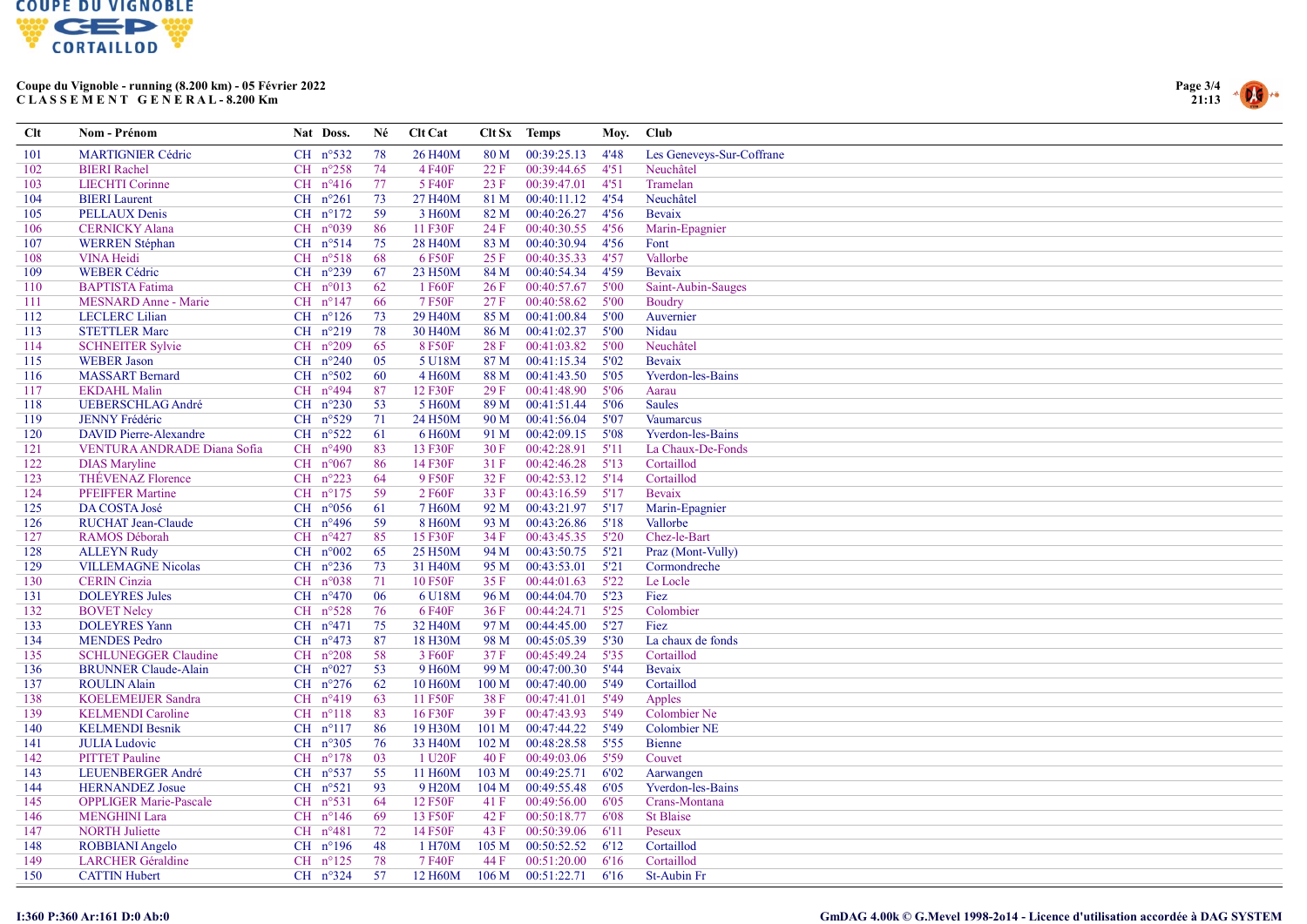



| <b>C</b> lt | Nom - Prénom                 | Nat Doss.                | Né   | <b>Clt Cat</b> | Clt Sx           | Temps       |       | Moy. Club     |
|-------------|------------------------------|--------------------------|------|----------------|------------------|-------------|-------|---------------|
| 151         | <b>SCHLAEPFER Florence</b>   | CH $n^{\circ}207$        | -90  | 17 F30F        | 45 F             | 00:51:29.39 | -6'17 | Bevaix        |
| 152         | CASTELL DUCHOSAL Céline      | CH $n^{\circ}037$        | -76  | 8 F40F         | 46 F             | 00:51:29.44 | -6'17 | Bevaix        |
| 153         | <b>CAND</b> Corinne          | $CH$ n°536               | - 62 | 4 F60F         | 47 F             | 00:52:33.61 | 6'25  | Les Bayards   |
| 154         | <b>BERTEROTTIÈRE Valérie</b> | $CH$ n°453               | -79  | 9 F40F         | 48 F             | 00:53:59.33 | 6'35  | Cortaillod    |
| 155         | BERMUDEZ Adoracion           | $CH$ n°396               | - 52 | 5 F60F         | 49 F             | 00:55:39.14 | -6'47 | Le Landeron   |
| 156         | RENAULT Claude               | $CH$ n°543               | - 73 | 34 H40M        | 107 <sub>M</sub> | 00:55:39.88 | -6'47 | Sermuz        |
| 157         | NUSSBAUM André               | $CH$ n°164               | - 55 | 13 H60M        | 108 M            | 00:56:51.41 | -6'56 | Chevroux      |
| 158         | <b>WALDER PFYFFER Anne</b>   | $CH$ n°238               | -64  | 15 F50F        | 50 F             | 00:56:51.82 | -6'56 | Neuchâtel     |
| 159         | <b>CHRISTEN Jean-Daniel</b>  | $CH \space n^{\circ}048$ | - 51 | 2 H70M         | 109 <sub>M</sub> | 00:59:34.40 | 7'16  | La Tène       |
| 160         | <b>JUNCKER Jean-Louis</b>    | $CH$ n°116               | -44  | 3 H70M         | 110 M            | 00:59:38.00 | 7'16  | <b>Boudry</b> |
| 161         | CHAPUIS Rémy-André           | $CH$ n°386               | - 56 | 14 H60M        | 111 M            | 00:59:53.39 | 7'18  | Corcelles     |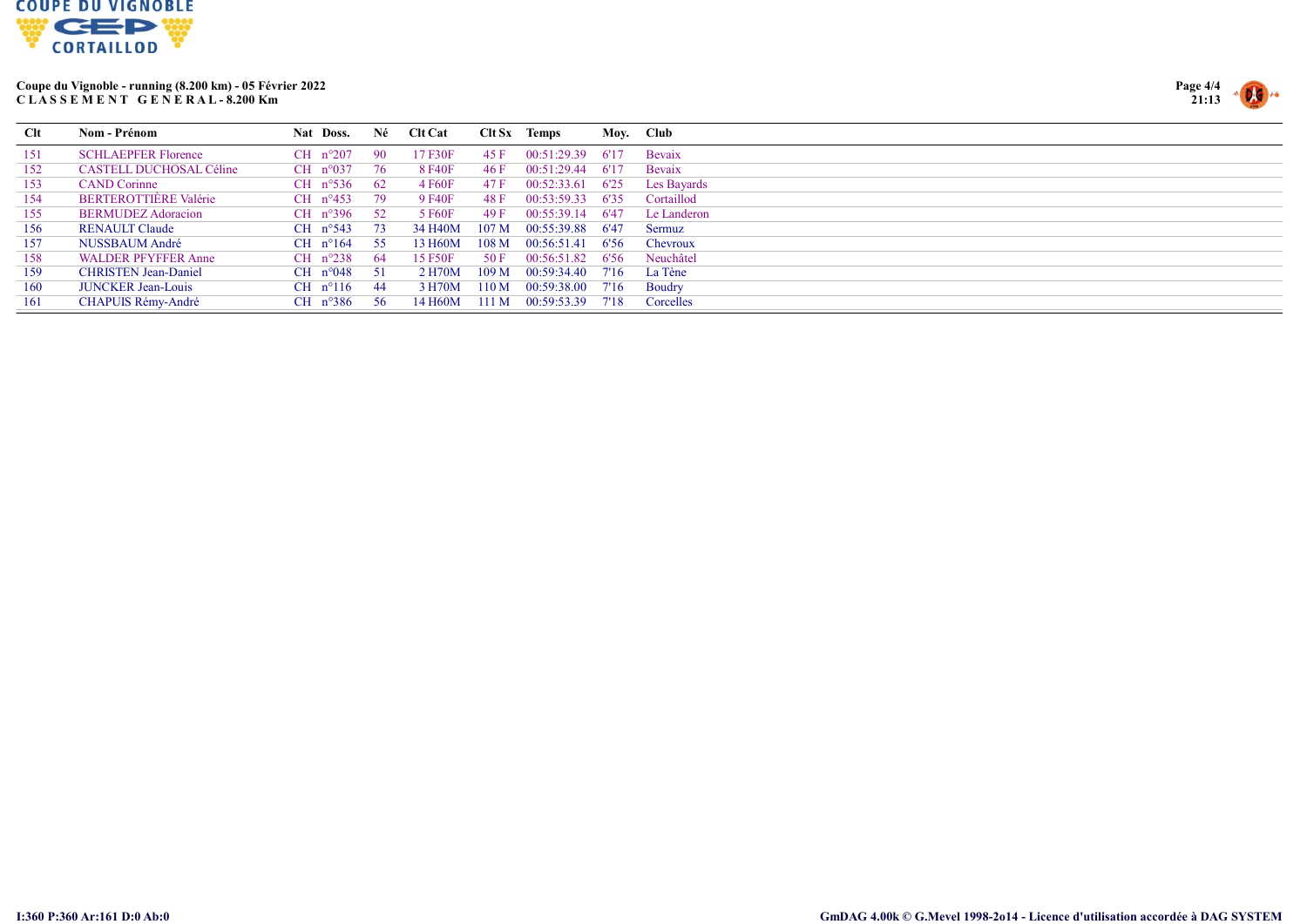



| Clt       | Nom - Prénom                       | Nat Doss.           | Né   | <b>Clt Cat</b> |                 | $Clt Sx$ Temps |       | Moy. Club         |
|-----------|------------------------------------|---------------------|------|----------------|-----------------|----------------|-------|-------------------|
|           | PERRIARD Pierre-André              | $CH$ n°174          | - 60 | 1 WLKN         | 1 M             | 00:53:53.64    | 6'34  | Cortaillod        |
|           | <b>BAUSSIN Jean</b>                | CH $n^{\circ}015$   | - 65 | 2 WLKN         | 2 M             | 00:53:54.35    | 6'34  | Les Bioux         |
|           | <b>JACOLET Michel</b>              | CH $n^{\circ}104$   | -70  | 3 WLKN         | 3 M             | 00:57:11.38    | 6'58  | Neuchâtel         |
|           | <b>CANTILLO Carmelo</b>            | CH $n^{\circ}287$   | - 51 | 4 WLKN         | 4 M             | 01:00:46.74    | 7'25  | Lucens            |
|           | <b>CALLIGARIS Annie</b>            | $CH$ n°398          | - 61 | 1 WLKF         | 1 F             | 01:02:33.38    | 7'38  | Cortaillod        |
| $\bullet$ | <b>PITTET Sonia</b>                | $CH$ n°179          | 71   | 2 WLKF         | 2 F             | 01:02:44.58    | 7'39  | Couvet            |
|           | <b>LOZANO ALONSO Pedro</b>         | CH $n^{\circ}129$   | - 57 | 5 WLKN         | 5 M             | 01:04:13.04    | 7'50  | Neuchâtel         |
| 8         | <b>HOFER Jean-Marc</b>             | CH $n^{\circ}098$   | - 64 | 6 WLKN         | 6 M             | 01:05:18.68    | 7'58  | Lamboing          |
|           | <b>BRUNNER MONTANDON Stéphanie</b> | CH $n^{\circ}028$   | - 80 | 3 WLKF         | 3 F             | 01:09:33.56    | 8'29  | Bevaix            |
| 10        | <b>WICHT Ronald</b>                | CH $n^{\circ}245$   | 52   | 7 WLKN         | 7 M             | 01:10:21.04    | 8'35  | La Chaux-de-Fonds |
| 11        | DI PAOLA Fernando                  | $CH$ n°538          | - 54 | 8 WLKN         | 8 M             | 01:10:24.31    | 8'35  | Cortaillod        |
| 12        | <b>CAND</b> Daniel                 | CH $n^{\circ}433$   | -58  | 9 WLKN         | 9 M             | 01:19:14.92    | 9'40  | Les Bayards       |
| 13        | DI PAOLA Maria                     | CH $n^{\circ}540$   | 55   | 4 WLKF         | 4 F             | 01:19:23.55    | -9'41 | Cortaillod        |
| 14        | <b>BÜHLER Roland</b>               | $CH$ $n^{\circ}031$ | -59  | 10 WLKN        | 10 <sub>M</sub> | 01:19:23.66    | 9'41  | Marin             |
| 15        | <b>CAVIEZEL Ulla</b>               | CH $n^{\circ}504$   | -52  | 5 WLKF         | 5 F             | 01:20:20.00    | 9'48  | Domat Ems         |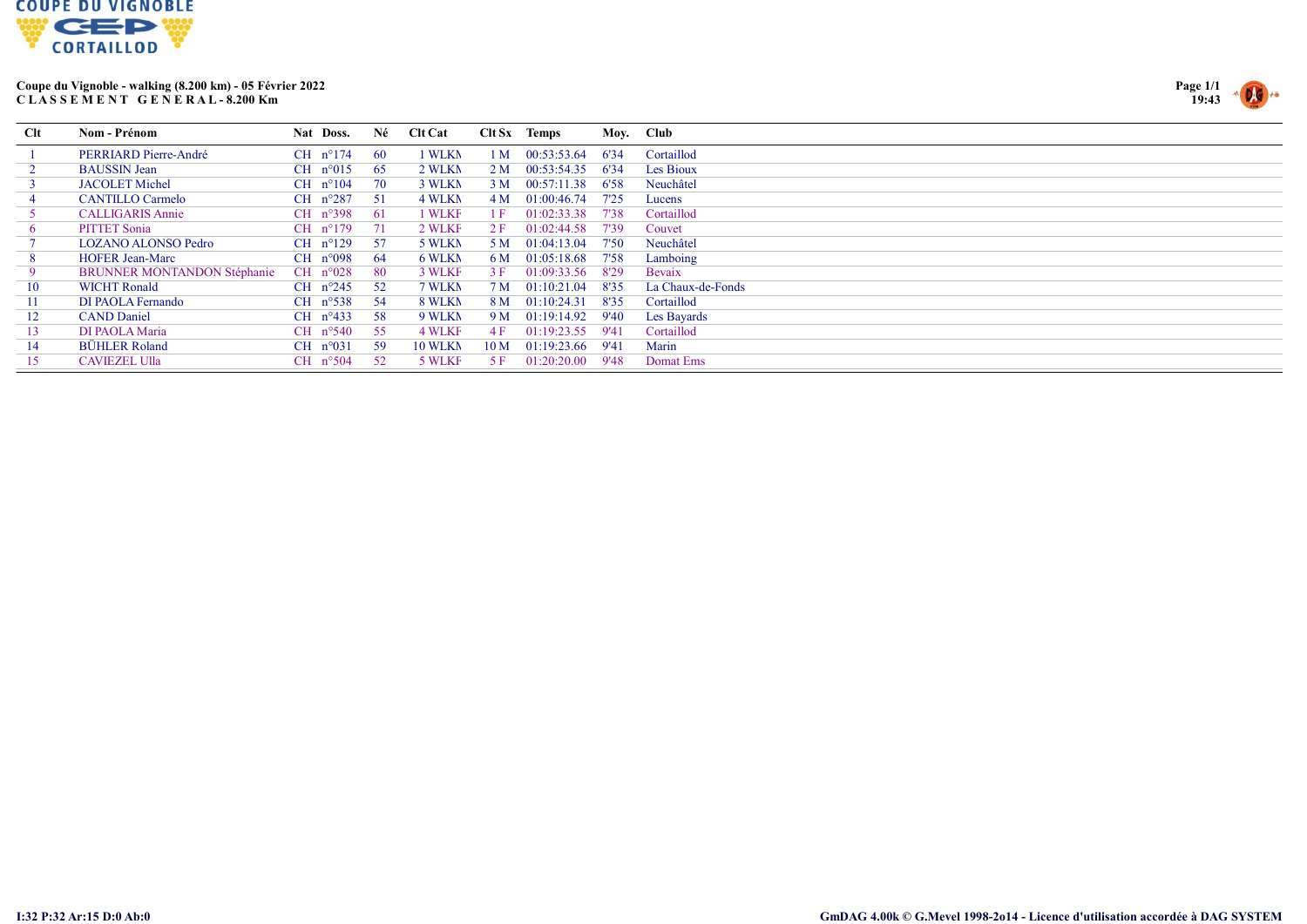| Numéro | <b>Nom</b>       | Prénom         | Sexe | <b>Naissance Club</b> |                           | Cat | Pts            | Ar.          | Pts            | Ar.          | Pts            | Ar.          | Pts                     | Ar.          | Tot.                    | AT.            |
|--------|------------------|----------------|------|-----------------------|---------------------------|-----|----------------|--------------|----------------|--------------|----------------|--------------|-------------------------|--------------|-------------------------|----------------|
| 414    | Gumy             | Noelie         | F    | 2008                  | Cortaillod                | 1   |                |              | 15             |              | 20             | 1            | 20                      | $\mathbf{1}$ | 55                      | 3              |
| 177    | Pittet           | Emilie         | F    | 2006                  | Couvet                    | 1   |                |              | 20             | $\mathbf{1}$ |                |              |                         |              | 20                      | $\mathbf{1}$   |
| 484    | Niklaus          | Jade           | F    | 2009                  | St-Aubin-Sauges           |     |                |              |                |              | 15             | $\mathbf{1}$ |                         |              | 15                      | $\mathbf{1}$   |
| 19     | Berthold         | Justine        | F    | 2004                  | F-Fournets Luisans        | 2   | 20             | 1            |                |              |                |              |                         |              | 20                      | $\mathbf{1}$   |
| 178    | Pittet           | Pauline        | F    | 2003                  | Couvet                    | 2   |                |              |                |              |                |              | 20                      | 1            | 20                      | $\mathbf{1}$   |
| 237    | Wagnon           | Nathalie       | F    | 1993                  | <b>Brügg</b>              | 3   | 15             | 1            | 15             | 1            | 15             | 1            | 15                      | 1            | 60                      | 4              |
| 12     | Audemars         | Joanne         | F    | 1995                  | Le Brassus                | 3   | 10             | $\mathbf{1}$ | 20             | $\mathbf{1}$ |                |              |                         |              | 30                      | $\overline{2}$ |
| 25     | Bonjour          | Marie          | F    | 1995                  | Vernamiège                | 3   | 20             | $\mathbf{1}$ |                |              |                |              |                         |              | 20                      | $\mathbf{1}$   |
| 455    | Janczyk          | Ewa            | F    | 1993                  | Neuchâtel                 | 3   |                |              |                |              | 20             | 1            |                         |              | 20                      | $\mathbf{1}$   |
| 489    | Schaub           | Michelle       | F    | 1999                  | Bubendorf                 | 3   |                |              |                |              |                |              | 20                      | 1            | 20                      | $\mathbf{1}$   |
| 354    | Descloux         | Meryl          | F    | 1993                  | La Brévine                | 3   |                |              |                |              | 10             | $\mathbf{1}$ |                         |              | 10                      | $\mathbf{1}$   |
| 94     | Hennemann        | Maude          | F    | 1996                  | Neuchâtel                 | 3   | 9              | $\mathbf{1}$ |                |              |                |              |                         |              | 9                       | $\mathbf{1}$   |
| 466    | Giroud           | Viviane        | F    | 1996                  | Fleurier                  | 3   |                |              |                |              | 9              | 1            |                         |              | 9                       | $\overline{1}$ |
| 85     | Geiser           | Nathalie       | F    | 1987                  | Neuchâtel                 | 4   | 20             | 1            | 20             |              | 20             | 1            | 20                      | 1            | 80                      | 4              |
| 157    | Naegeli          | Cynthia        | F    | 1987                  | Saint-Aubin-Sauges        | 4   | 9              | $\mathbf{1}$ | 9              | 1            | 15             | 1            | 8                       | 1            | 41                      | $\overline{4}$ |
| 187    | Razzano          | Valérie        | F    | 1983                  | La Chaux-De-Fonds         | 4   | 8              | $\mathbf{1}$ | 8              | 1            | 10             | 1            | 9                       | 1            | 35                      | 4              |
| 32     | Buschini         | Anne-Laure     | F    | 1986                  | Saint-Blaise              | 4   | $\overline{7}$ | 1            | $\overline{7}$ | 1            | $\overline{7}$ | 1            | 5                       | 1            | 26                      | 4              |
| 45     | Chavanne         | Annefrédérique | F    | 1985                  | Lugnorre                  | 4   | 5              | 1            | 6              | 1            | 9              | 1            | 6                       | 1            | 26                      | 4              |
| 151    | Monnard          | Céline         | F    | 1990                  | Yvonand                   | 4   | 15             | $\mathbf{1}$ | 10             | 1            |                |              |                         |              | 25                      | $\overline{2}$ |
| 161    | Nater            | Géraldine      | F    | 1983                  | Cortaillod                | 4   | 10             | $\mathbf{1}$ |                |              | 8              | 1            |                         |              | 18                      | $\sqrt{2}$     |
| 403    | Le Brizoual      | Pauline        | F    | 1989                  | Monthey                   | 4   |                |              | 15             | 1            |                |              |                         |              | 15                      | $\mathbf{1}$   |
| 527    | Virgilio         | Audrey         | F    | 1989                  | Areuse                    | 4   |                |              |                |              |                |              | 15                      | 1            | 15                      | $\mathbf{1}$   |
| 224    | Thévenaz         | Stéphanie      | F    | 1988                  | La Chaux-de-Fonds         | 4   | 6              | 1            |                |              | 6              | 1            |                         |              | 12                      | $\overline{2}$ |
| 488    | Tavernier        | Aline          | F    | 1985                  | Neuchâtel                 | 4   |                |              |                |              |                |              | 10                      | 1            | 10                      | $\overline{1}$ |
| 273    | Huguenin         | Christelle     | F    | 1987                  | Couvet                    | 4   | 4              | 1            | 4              | -1           |                |              |                         |              | 8                       | $\overline{2}$ |
| 39     | Cernicky         | Alana          | F    | 1986                  | Marin-Epagnier            | 4   | $\overline{2}$ | 1            |                |              | 3              | 1            | $\overline{\mathbf{c}}$ | $\mathbf{1}$ | $\overline{7}$          | 3              |
| 550    | Sun              | JiaJia         | F    | 1983                  | Gorgier                   | 4   |                |              |                |              |                |              | $\overline{7}$          | $\mathbf{1}$ | $\overline{7}$          | $\overline{1}$ |
| 302    | Desaules         | Sandrine       | F    | 1986                  | Dombresson                | 4   |                |              | 5              | -1           |                |              |                         |              | 5                       | $\overline{1}$ |
| 477    | Dubois           | Stéphanie      | F    | 1984                  | Les Geneveys-sur-Coffrane | 4   |                |              |                |              | 5              | 1            |                         |              | 5                       | $\overline{1}$ |
| 431    | Baruselli        | Joëlle         | F    | 1987                  | <b>Boudevilliers</b>      |     |                |              |                |              | 4              | 1            |                         |              |                         | $\overline{1}$ |
| 520    | Racine           | Isabelle       | F    | 1992                  | Fleurier                  | 4   |                |              |                |              |                |              | 4                       | 1            | Δ                       | $\overline{1}$ |
| 93     | Hainard          | Stephanie      | F    | 1985                  | <b>Buttes</b>             | 4   | 3              | 1            |                |              |                |              |                         |              | 3                       | $\overline{1}$ |
| 101    | Isler            | Cindy          | F    | 1990                  | La Chaux-de-Fonds         | 4   |                | 1            | 3              | 1            |                |              |                         |              | 3                       | $\overline{2}$ |
| 510    | <b>Ballet</b>    | Florence       | F    | 1992                  | Montezillon               | 4   |                |              |                |              |                |              | 3                       |              | 3                       | $\mathbf{1}$   |
| 67     | Dias             | Maryline       | F    | 1986                  | Cortaillod                | 4   |                | 1            |                |              | $\overline{2}$ | 1            |                         | 1            | $\overline{\mathbf{c}}$ | 4              |
| 352    | Vorpe            | Chloe          | F    | 1992                  | Courtelary                | 4   |                |              | $\overline{c}$ | 1            |                |              |                         |              | 2                       | 1              |
| 69     | Duran            | Andrea         | F    | 1989                  | La chaux-de-Fonds         | 4   | $\mathbf{1}$   | $\mathbf{1}$ |                |              |                |              |                         |              | 1                       | $\overline{1}$ |
| 311    | Romboli          | Veronica       | F    | 1987                  | Colombier                 | 4   |                |              |                | $\mathbf{1}$ | 1              | 1            |                         |              | 1                       | $\overline{2}$ |
| 333    | Rose             | Lucy           | F    | 1985                  | Neuchatel                 | 4   |                |              | $\mathbf{1}$   | $\mathbf{1}$ |                |              |                         |              | 1                       | $\mathbf{1}$   |
| 494    | Ekdahl           | Malin          | F    | 1987                  | Aarau                     | 4   |                |              |                |              |                |              | 1                       | 1            | 1                       | $\mathbf{1}$   |
| 155    | Morgado          | Madalena       | F    | 1978                  | Courtepin                 | 5   |                |              | 20             | 1            | 20             | 1            | 20                      | 1            | 60                      | 3              |
| 258    | Bieri            | Rachel         | F    | 1974                  | Neuchâtel                 | 5   | 15             | 1            | 9              | $\mathbf{1}$ | 15             | $\mathbf{1}$ | 9                       | $\mathbf{1}$ | 48                      | $\overline{4}$ |
| 49     | Clerc-Schoeni    | Céline         | F    | 1976                  | Bôle                      | 5   | 9              | $\mathbf{1}$ | 15             | 1            |                |              | 15                      | 1            | 39                      | 3              |
| $26\,$ | Bourqui          | Anne           | F    | 1980                  | Bevaix                    | 5   | 20             | $\mathbf{1}$ | 10             | 1            |                |              |                         |              | 30                      | $\overline{c}$ |
| 125    | Larcher          | Géraldine      | F    | 1978                  | Cortaillod                | 5   | 6              | $\mathbf{1}$ | 8              | $\mathbf{1}$ |                |              | 6                       | -1           | 20                      | 3              |
| 37     | Castell Duchosal | Céline         | F    | 1976                  | Bevaix                    | 5   | 5              | $\mathbf{1}$ |                |              | 6              | 1            | 5                       | $\mathbf{1}$ | 16                      | 3              |
| 68     | Dos Reis         | Belmira        | F    | 1973                  | Cressier                  | 5   | 10             | $\mathbf{1}$ |                |              |                |              |                         |              | 10                      | $\mathbf{1}$   |
| 156    | Mosimann         | Stéphanie      | F    | 1980                  | Dombresson                | 5   |                |              |                |              | 10             | $\mathbf{1}$ |                         |              | 10                      | $\mathbf{1}$   |
| 517    | Silva            | Anabela        | F    | 1973                  | Sugiez                    | 5   |                |              |                |              |                |              | 10                      | 1            | 10                      | $\overline{1}$ |
| 438    | Gaus             | Fréderique     | F    | 1975                  | Port BE                   | 5   |                |              |                |              | 9              | 1            |                         |              | 9                       | $\mathbf{1}$   |
| 453    | Berterottière    | Valérie        | F    | 1979                  | Cortaillod                | 5   |                |              |                |              | 5              | $\mathbf{1}$ | 4                       | 1            | 9                       | $\overline{2}$ |
| 81     | Gafner           | Géraldine      | F    | 1979                  | Savagnier                 | 5   | 8              | 1            |                |              |                |              |                         |              | 8                       | $\mathbf{1}$   |
| 416    | Liechti          | Corinne        | F    | 1977                  | Tramelan                  | 5   |                |              |                |              |                |              | 8                       | 1            | 8                       | $\mathbf 1$    |
| 483    | Niklaus          | Christelle     | F    | 1977                  | St-Aubin-Sauges           | 5   |                |              |                |              | 8              | 1            |                         |              | 8                       | $\mathbf 1$    |
| 235    | Villars          | Pascale        | F    | 1977                  | Neuchatel                 | 5   | $\overline{7}$ | $\mathbf{1}$ |                |              |                |              |                         |              | 7                       | $\mathbf{1}$   |
| 439    | Kunze            | Katharina      | F    | 1976                  | Bienne                    | 5   |                |              |                |              | $\overline{7}$ | $\mathbf{1}$ |                         |              | $\overline{7}$          | $\mathbf{1}$   |
| 528    | Bovet            | Nelcy          | F    | 1976                  | Colombier                 | 5   |                |              |                |              |                |              | $7\overline{ }$         | $\mathbf{1}$ | $\overline{7}$          | $\overline{1}$ |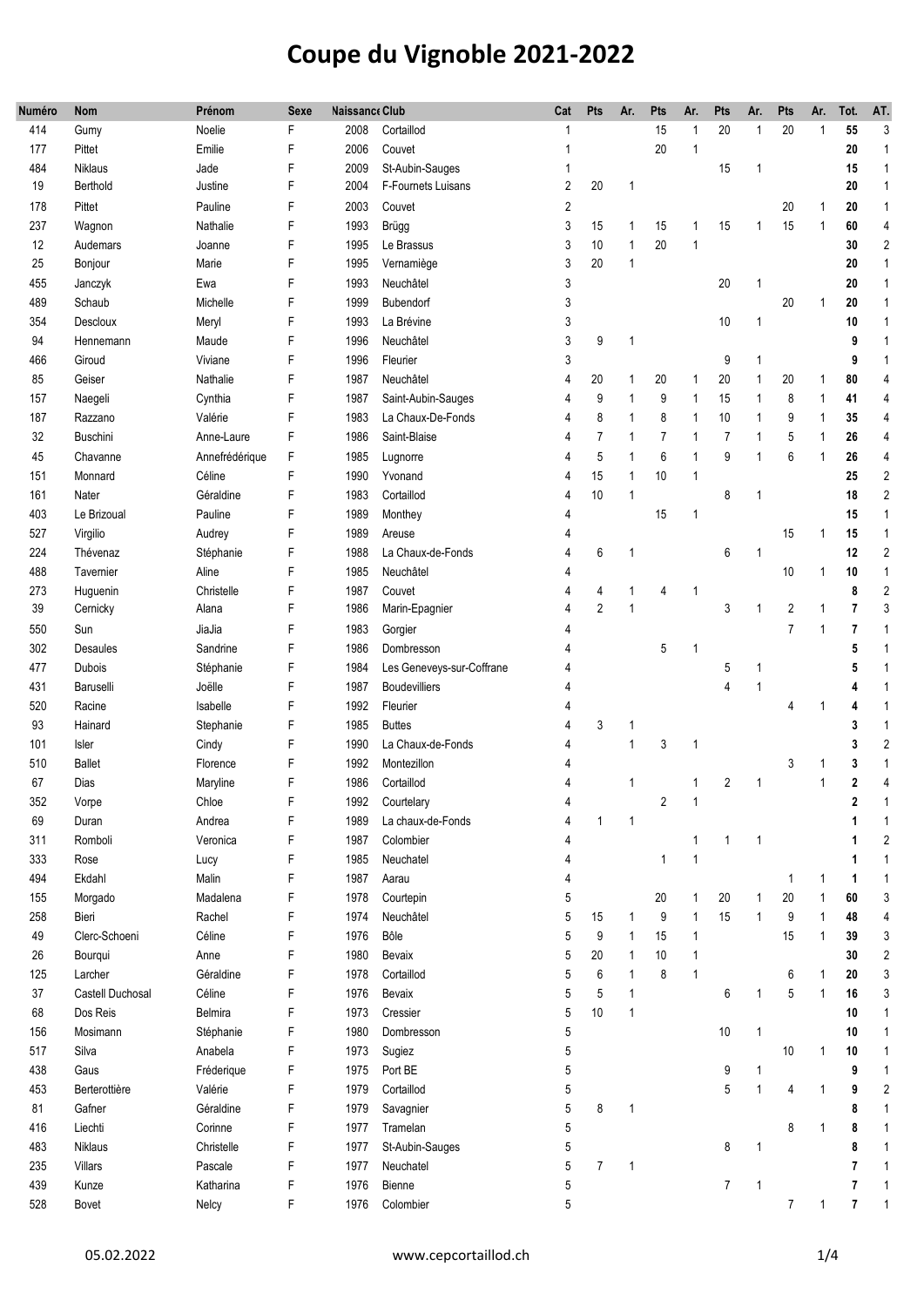| Numéro | <b>Nom</b>     | Prénom        | <b>Sexe</b> | <b>Naissance Club</b> |                           | Cat            | Pts            | Ar.          | <b>Pts</b>     | Ar.          | <b>Pts</b>     | Ar.          | <b>Pts</b> | Ar.          | Tot.       | AT.                     |
|--------|----------------|---------------|-------------|-----------------------|---------------------------|----------------|----------------|--------------|----------------|--------------|----------------|--------------|------------|--------------|------------|-------------------------|
| 268    | Steiner        | Eveline       | F           | 1974                  | Chez-Le-Bart              | 5              | 4              | 1            |                |              |                |              |            |              | 4          | $\mathbf{1}$            |
| 82     | Gagg           | Nadia         | F           | 1969                  | St-Aubin-Sauges           | 6              | 20             | 1            | 20             | 1            | 20             | 1            | 20         | 1            | 80         | $\overline{4}$          |
| 103    | Isler          | Corinne       | F           | 1966                  | La Cibourg                | 6              | 10             | 1            | 15             | 1            | 15             | 1            | 10         | $\mathbf{1}$ | 50         | $\overline{4}$          |
| 52     | Cols           | Vinciane      | F           | 1964                  | Savagnier                 | 6              | 15             | 1            | 10             | 1            | 8              | 1            | 8          | -1           | 41         | $\overline{4}$          |
| 114    | Jordan         | Anne          | F           | 1971                  | Puidoux-Gare              | 6              | 9              | 1            |                |              | 10             | 1            | 15         | -1           | 34         | 3                       |
| 147    | Mesnard        | Anne - Marie  | F           | 1966                  | Boudry                    | 6              | 6              | 1            | 8              | 1            | 6              | 1            | 6          | 1            | 26         | 4                       |
| 128    | Loro           | Maryse        | F           | 1970                  | Colombier                 | 6              | 7              | 1            | 9              | 1            | 9              | 1            |            |              | 25         | 3                       |
| 209    | Schneiter      | Sylvie        | F           | 1965                  | Neuchâtel                 | 6              | 4              | 1            | 6              | 1            | 5              | 1            | 5          | 1            | 20         | $\overline{4}$          |
| 223    | Thévenaz       | Florence      | F           | 1964                  | Cortaillod                | 6              | 5              | 1            | $\overline{7}$ | 1            | 4              | 1            | 4          | $\mathbf{1}$ | 20         | $\overline{4}$          |
| 38     | Cerin          | Cinzia        | F           | 1971                  | Le Locle                  | 6              | 3              | 1            | 4              | 1            | 3              | 1            | 3          | $\mathbf{1}$ | 13         | $\overline{4}$          |
| 498    | Zeller-Abbuehl | Corinne       | F           | 1968                  | Weissenburg               | 6              |                |              |                |              |                |              | 9          | $\mathbf{1}$ | 9          | $\overline{1}$          |
| 162    | Nguyen-Fagnoni | Laurence      | F           | 1971                  | Colombier                 | 6              | 8              | $\mathbf{1}$ |                |              |                |              |            |              | 8          | 1                       |
| 426    | Massong        | Karin         | F           | 1972                  | Montmollin                | 6              |                |              |                |              | $\overline{7}$ | 1            |            |              |            | -1                      |
| 518    | Vina           | Heidi         | F           | 1968                  | Vallorbe                  | 6              |                |              |                |              |                |              | 7          | $\mathbf 1$  | 7          | $\mathbf 1$             |
| 211    | Sciboz         | Valérie       | F           | 1968                  | Lussy                     | 6              | 2              | 1            | 3              | 1            |                |              |            |              | 5          | $\overline{c}$          |
| 397    | Tung           | Catherine     | F           | 1965                  | Neuchâtel                 | 6              |                |              | 5              | 1            |                |              |            |              | 5          | $\mathbf{1}$            |
| 419    | Koelemeijer    | Sandra        | F           | 1963                  | Apples                    | 6              |                |              |                |              | 2              | 1            | 2          | 1            | 4          | $\sqrt{2}$              |
| 163    | North          | Juliette      | F           | 1972                  | Peseux                    | 6              |                | 1            | 2              | 1            |                |              |            |              | 2          | $\overline{c}$          |
| 249    | Zwahlen        | Mireille      | F           | 1971                  | Provence (VD)             | 6              | 1              | 1            |                |              |                |              |            |              |            | $\mathbf{1}$            |
| 325    | Milhaut        | Béatrice      | F           | 1968                  | Neuchâtel                 | 6              |                |              | 1              | 1            |                |              |            |              |            | $\mathbf 1$             |
| 481    | North          | Juliette      | F           | 1972                  | Peseux                    | 6              |                |              |                |              | 1              | 1            |            | 1            | 1          | $\overline{c}$          |
| 531    | Oppliger       | Marie-Pascale | F           | 1964                  | Crans-Montana             | 6              |                |              |                |              |                |              | 1          | 1            | 1          | $\mathbf{1}$            |
| 13     | Baptista       | Fatima        | F           | 1962                  | Saint-Aubin-Sauges        | 7              | 20             | $\mathbf{1}$ | 20             | 1            | 15             | 1            | 20         | $\mathbf{1}$ | 75         | $\overline{4}$          |
| 175    | Pfeiffer       | Martine       | F           | 1959                  | Bevaix                    | 7              | 15             | 1            | 15             | 1            | 10             | 1            | 15         | $\mathbf{1}$ | 55         | $\overline{4}$          |
| 208    | Schlunegger    | Claudine      | F           | 1958                  | Cortaillod                | $\overline{7}$ | 10             | 1            | 10             | 1            | 9              | 1            | 10         | $\mathbf{1}$ | 39         | $\overline{4}$          |
| 396    | Bermudez       | Adoracion     | F           | 1952                  | Le Landeron               | $\overline{7}$ |                |              | 9              | 1            | $\overline{7}$ | 1            | 8          | $\mathbf{1}$ | 24         | 3                       |
| 430    | Hadorn         | Nicole        | F           | 1962                  | Chézard                   | 7              |                |              |                |              | 20             | 1            |            |              | 20         | $\mathbf{1}$            |
| 136    | Mateos         | Maria         | F           | 1958                  | Neuchâtel                 | 7              | 9              | 1            | 8              | 1            |                |              |            |              | 17         | $\overline{c}$          |
| 536    | Cand           | Corinne       | F           | 1962                  | Les Bayards               | 7              |                |              |                |              |                |              | 9          | 1            | 9          | $\mathbf 1$             |
| 443    | Märchy         | Judith        | F           | 1960                  | Lauftreff Zug             | 7              |                |              |                |              | 8              | 1            |            |              | 8          | $\mathbf 1$             |
| 135    | Martignier     | Nilann        | M           | 2010                  | Les Geneveys-Sur-Coffrane | 8              | 20             | 1            | 9              | 1            | 9              | $\mathbf{1}$ | 10         | 1            | 48         | $\overline{4}$          |
| 108    | Jacot          | Quentin       | M           | 2006                  | Cortaillod                | 8              | 10             | 1            | 8              | 1            | 8              | 1            | 15         | 1            | 41         | $\overline{4}$          |
| 240    | Weber          | Jason         | M           | 2005                  | Bevaix                    | 8              | 9              | $\mathbf{1}$ | $\overline{7}$ | 1            | $\overline{7}$ | 1            | 9          | 1            | 32         | 4                       |
| 286    | Garcia         | Simon         | M           | 2008                  | Valeyres-Sous-Montagny    | 8              |                |              | 20             | 1            |                |              |            |              | 20         | $\mathbf{1}$            |
| 432    | Gumy           | Naël          | M           | 2008                  | Colombier                 | 8              |                |              |                |              | 20             | 1            |            |              | 20         | $\overline{1}$          |
| 523    | Mayoraz        | Louis         | M           | 2008                  | Colombier                 | 8              |                |              |                |              |                |              | $20\,$     | 1            | ${\bf 20}$ | 1                       |
| 275    | Clerc          | David         | M           | 2009                  | Bôle                      | 8              | 15             | 1            |                |              |                |              |            |              | 15         | $\mathbf{1}$            |
| 389    | Beljean        | Elio          | M           | 2009                  | Chézard-St.-Martin        | 8              |                |              | 15             | $\mathbf{1}$ |                |              |            |              | 15         | $\mathbf{1}$            |
| 469    | Kaltenrieder   | Mateo         | M           | 2009                  | Corcelles NE              | 8              |                |              |                |              | 15             | 1            |            |              | 15         | $\mathbf{1}$            |
| 470    | Doleyres       | Jules         | M           | 2006                  | Fiez                      | 8              |                |              |                |              | 6              | $\mathbf{1}$ | 8          | $\mathbf{1}$ | 14         | $\overline{2}$          |
| 393    | Lambercier     | Bastien       | Μ           | 2010                  | Chézard-St.-Martin        | 8              |                |              | 10             | 1            |                |              |            |              | 10         | $\mathbf{1}$            |
| 452    | Mignon         | Luca          | M           | 2009                  | Cortaillod                | 8              |                |              |                |              | 10             | 1            |            |              | 10         | $\mathbf{1}$            |
| 152    | Moretti        | Mattia        | M           | 2004                  | Le Locle                  | 9              | $20\,$         | $\mathbf{1}$ | 20             | 1            |                |              | 20         | $\mathbf{1}$ | 60         | 3                       |
| 338    | Weber          | Bryan         | M           | 2003                  | Bevaix                    | 9              |                |              | 15             | $\mathbf{1}$ | 10             | 1            |            |              | 25         | $\overline{\mathbf{c}}$ |
| 476    | Fernandes      | Arthur        | М           | 2004                  | Neuchâtel                 | 9              |                |              |                |              | 20             | $\mathbf{1}$ |            |              | 20         | $\mathbf{1}$            |
| 474    | Poitevin       | Lény          | M           | 2004                  | Neuchâtel                 | 9              |                |              |                |              | 15             | $\mathbf{1}$ |            |              | 15         | $\mathbf{1}$            |
| 186    | Ratano         | Mirko         | M           | 2001                  | Colombier                 | 10             | 20             | $\mathbf{1}$ |                |              | 20             | $\mathbf{1}$ | 20         | $\mathbf 1$  | 60         | 3                       |
| 197    | Rochat         | Florian       | M           | 1993                  | Brügg                     | 10             | 10             | $\mathbf{1}$ | 15             | 1            | 15             | $\mathbf{1}$ | 10         | $\mathbf{1}$ | ${\bf 50}$ | 4                       |
| 110    | Jeanneret      | Lionel        | Μ           | 1993                  | Cernier                   | 10             | $\overline{7}$ | $\mathbf{1}$ | 10             | 1            | $10$           | $\mathbf{1}$ | 9          | $\mathbf{1}$ | 36         | $\overline{4}$          |
| 241    | Weibel         | Sébastien     | Μ           | 1993                  | Neuchâtel                 | 10             | 6              | $\mathbf{1}$ | 9              | 1            | 9              | 1            |            |              | 24         | 3                       |
| 336    | Allemann       | Dayle         | М           | 1994                  | Bienne                    | 10             |                |              | 20             | 1            |                |              |            |              | 20         | $\mathbf{1}$            |
| 246    | Wütschert      | Robin         | Μ           | 1996                  | Cortaillod                | 10             | 15             | 1            |                |              |                |              |            |              | 15         | $\mathbf{1}$            |
| 530    | Houle          | Thomas        | Μ           | 1993                  | Neuchâtel                 | 10             |                |              |                |              |                |              | 15         | 1            | 15         | $\mathbf{1}$            |
| 375    | Chapatte       | Fabien        | M           | 2001                  | Vilars NE                 | 10             |                |              | 8              | 1            |                |              | 6          | $\mathbf{1}$ | 14         | $\overline{2}$          |
| 339    | Correia        | Dylan         | M           | 2002                  | Moutier                   | 10             |                |              | 5              | $\mathbf{1}$ | 8              | $\mathbf{1}$ |            |              | 13         | $\overline{2}$          |
| 229    | Tynowski       | Emilien       | M           | 1998                  | Le Locle                  | 10             | 9              | 1            |                |              |                |              |            |              | 9          | $\mathbf{1}$            |
| 264    | Billieux       | Jérémy        | M           | 2001                  | Neuchâtel                 | $10$           | 8              | 1            |                |              |                |              |            |              | 8          | $\mathbf{1}$            |
|        |                |               |             |                       |                           |                |                |              |                |              |                |              |            |              |            |                         |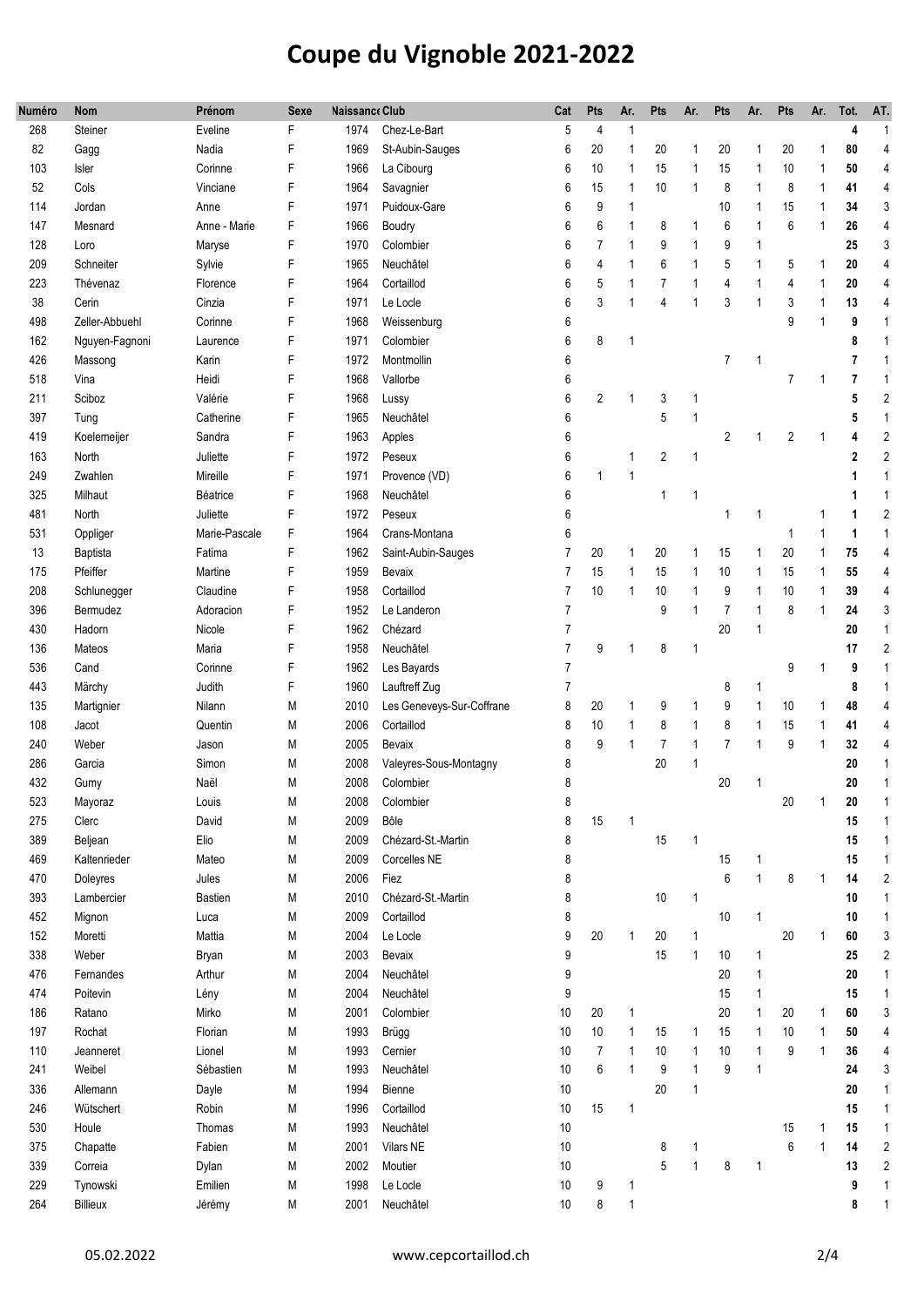| Numéro       | <b>Nom</b>        | Prénom     | <b>Sexe</b> | <b>Naissance Club</b> |                           |    | Pts            | Ar.          | Pts            | Ar.          | Pts            | Ar.          | Pts            | Ar.          | Tot.           | AT.            |
|--------------|-------------------|------------|-------------|-----------------------|---------------------------|----|----------------|--------------|----------------|--------------|----------------|--------------|----------------|--------------|----------------|----------------|
| 525          | Becker            | Adrien     | M           | 1996                  | Neuchâtel                 | 10 |                |              |                |              |                |              | 8              | 1            | 8              | $\mathbf{1}$   |
| 142          | Mella             | Gabriel    | M           | 1999                  | Corcelles                 | 10 |                |              | $\overline{7}$ | 1            |                |              |                |              | 7              | $\overline{1}$ |
| 548          | Weibel            | Sébastien  | M           | 1993                  | Neuchâtel                 | 10 |                |              |                |              |                |              | $\overline{7}$ | $\mathbf{1}$ | 7              | $\mathbf{1}$   |
| 312          | Haenni            | Alexandre  | M           | 1996                  | Neuchatel                 | 10 |                |              | 6              | 1            |                |              |                |              | 6              | $\mathbf{1}$   |
| 205          | Santschi          | Tristan    | M           | 2001                  | Le Locle                  | 10 | 5              | $\mathbf{1}$ |                |              |                |              |                |              | 5              | $\mathbf 1$    |
| 535          | Chiffelle         | Killian    | M           | 2001                  | Bienne                    | 10 |                |              |                |              |                |              | 5              |              | 5              | $\mathbf 1$    |
| 51           | Colomb            | Wells      | M           | 1993                  | Areuse                    | 10 | 4              | 1            |                |              |                |              |                |              | 4              | $\overline{1}$ |
| 521          | Hernandez         | Josue      | M           | 1993                  | Yverdon-les-Bains         | 10 |                |              |                |              |                |              | 4              | 1            | 4              | 1              |
| 234          | Verniers          | Christophe | M           | 1987                  | Savagnier                 | 11 | 20             | 1            | 20             | 1            | 20             | 1            | 15             | 1            | 75             | $\overline{4}$ |
| 206          | Schaedgen         | Julien     | M           | 1987                  | Peseux                    | 11 | 9              | 1            |                |              | 15             | 1            | $\overline{7}$ | 1            | 31             | 3              |
| 201          | Rumpf             | Tim        | M           | 1991                  | Saint-Aubin-Sauges        | 11 | 8              | 1            | 9              | 1            | 9              | 1            | 4              | 1            | 30             | $\overline{4}$ |
| 58           | De Almeida        | Ricardo    | M           | 1984                  | Cortaillod                | 11 | 6              | $\mathbf{1}$ | $\overline{7}$ | 1            | 10             | 1            | 6              | 1            | 29             | $\overline{4}$ |
| 499          | Fleury            | Julien     | M           | 1989                  | La Chaux-de-Fonds         | 11 |                |              |                |              |                |              | 20             | 1            | 20             | $\mathbf{1}$   |
| 377          | Geiser            | Thibaut    | M           | 1992                  | Neuchâtel                 | 11 |                |              | 10             | 1            |                |              | 8              | 1            | 18             | $\overline{2}$ |
| 280          | Chanson           | Sébastien  | M           | 1983                  | Cortaillod                | 11 |                |              | 8              | $\mathbf{1}$ | 8              | 1            |                |              | 16             | $\overline{2}$ |
| 24           | Bonjour           | Allan      | M           | 1991                  | Vernamiège                | 11 | 15             | $\mathbf{1}$ |                |              |                |              |                |              | 15             | $\mathbf{1}$   |
| 410          | Verniers          | Michael    | M           | 1989                  | Areuse                    | 11 |                |              | 15             | 1            |                |              |                |              | 15             | $\mathbf{1}$   |
| 173          | Percassi          | Vincent    | M           | 1990                  | Les Geneveys-sur-Coffrane | 11 | 5              | 1            |                |              | 4              | 1            | 5              | 1            | 14             | $\sqrt{3}$     |
| 91           | Grandgirard       | Jérome     | M           | 1989                  | Le Brassus                | 11 | 4              | 1            | 3              | 1            | 5              | 1            |                |              | 12             | 3              |
| 63           | Delmas            | Quentin    | M           | 1988                  | Chaux-de-Fonds            | 11 | 3              | $\mathbf{1}$ | 5              | $\mathbf{1}$ | 1              | $\mathbf{1}$ | 1              | 1            | 10             | 4              |
| 137          | Matile            | Grégory    | M           | 1984                  | La Chaux-de-Fonds         | 11 | 10             | 1            |                |              |                |              |                |              | 10             | $\mathbf{1}$   |
| 545          | Droz-dit-Busset   | Sébastien  | M           | 1986                  | Le Landeron               | 11 |                |              |                |              |                |              | 10             | 1            | 10             | $\mathbf{1}$   |
| 5            | Alvarez Rodriguez | Amable     | M           | 1988                  | Le Locle                  | 11 | $\overline{7}$ | 1            | $\mathbf{2}$   | 1            |                |              |                |              | 9              | $\overline{2}$ |
| 509          | Oppliger          | Julien     | M           | 1991                  | Montezillon               | 11 |                |              |                |              |                |              | 9              | 1            | 9              | $\mathbf{1}$   |
| 171          | Pellaux           | Alexandre  | M           | 1989                  | Prêles                    | 11 | $\overline{2}$ | $\mathbf{1}$ |                |              | 3              | 1            | $\overline{2}$ | 1            | $\overline{7}$ | 3              |
| 418          | Moser             | Dominik    | M           | 1991                  | Vinelz                    | 11 |                |              |                |              | 7              | 1            |                |              | $\overline{7}$ | $\overline{1}$ |
| 256          | Isler             | Valentin   | M           | 1989                  | La Cibourg                | 11 |                | 1            | 4              | 1            | $\overline{2}$ | $\mathbf{1}$ |                |              | 6              | 3              |
| 347          | Jordan            | Guillaume  | M           | 1986                  | Monthey                   | 11 |                |              | 6              | 1            |                |              |                |              | 6              | $\mathbf{1}$   |
| 472          | Gaberell          | Vincent    | M           | 1984                  | Neuchâtel                 | 11 |                |              |                |              | 6              | 1            |                |              | 6              | $\mathbf{1}$   |
| 541          | Alvarez Rodriguez | Amable     | M           | 1988                  | Le Locle                  | 11 |                |              |                |              |                |              | 3              | 1            | 3              | $\overline{1}$ |
| 76           | Fievez            | Hugo       | M           | 1989                  | Cortaillod                | 11 | $\mathbf{1}$   | 1            |                | 1            |                | 1            |                | 1            | 1              | 4              |
| 353          | Bourquin          | Mirco      | M           | 1988                  | Prêles                    | 11 |                |              | 1              | 1            |                |              |                |              | 1              | $\overline{1}$ |
| 138          | Mayoraz           | Patrick    | M           | 1977                  | Colombier                 | 12 | 15             | $\mathbf{1}$ | 20             | 1            | 20             | 1            | 9              | 1            | 64             | 4              |
| 185          | Ramos             | Francisco  | M           | 1981                  | Chez-Le-Bart              | 12 | 20             | $\mathbf{1}$ | 15             | 1            | 10             | 1            | 8              | 1            | 53             | 4              |
| 382          | Morgado Pedro     | Mario      | M           | 1975                  | Courtaman                 | 12 |                |              | 10             | 1            | 20             | 1            | 10             | 1            | 40             | 3              |
| 168          | Pagani            | Livio      | Μ           | 1982                  | Le Noirmont               | 12 | 9              |              |                |              | 9              |              | 4              |              | 29             | 4              |
| 181          | Pizzotti          | Gilles     | M           | 1980                  | St-Aubin-Sauges           | 12 | 8              | 1            | 4              | 1            | 8              | 1            | 5              | 1            | 25             | 4              |
| 195          | Rerat             | Jacques    | M           | 1976                  | Fontenais                 | 12 | 10             | $\mathbf{1}$ | 8              | $\mathbf{1}$ |                |              | $\overline{7}$ | 1            | 25             | 3              |
| 503          | Meszaros          | Thomas     | M           | 1978                  | Meyriez                   | 12 |                |              |                |              |                |              | 20             | 1            | 20             | $\mathbf{1}$   |
| 316          | Heiniger          | Stéphane   | M           | 1979                  | Cuarny                    | 12 |                |              |                |              |                |              | 15             | 1            | 15             | $\mathbf{1}$   |
| 176          | Piccolo           | Marco      | M           | 1977                  | Neuchâtel                 | 12 | 5              | 1            | 1              | 1            | 6              | $\mathbf{1}$ |                |              | 12             | 3              |
| 33           | Buschini          | Dorian     | M           | 1982                  | Corcelles                 | 12 | 6              | 1            | 5              | 1            |                |              |                |              | 11             | $\overline{2}$ |
| 124          | La Grotteria      | Ivan       | M           | 1981                  | Areuse                    | 12 | $\overline{7}$ | $\mathbf{1}$ | $\overline{2}$ | $\mathbf{1}$ |                |              | $\overline{2}$ | 1            | 11             | 3              |
| 355          | Vorpe             | Raphaël    | M           | 1982                  | Urtenen-Schönbühl         | 12 |                |              | 9              | 1            |                |              |                |              | 9              | $\overline{1}$ |
| 59           | De Matos          | Paulo      | М           | 1979                  | La Chaux-De-Fonds         | 12 |                | $\mathbf{1}$ |                |              | $\overline{2}$ | $\mathbf{1}$ | 6              | $\mathbf{1}$ | 8              | 3              |
| 454          | Rauss             | Steve      | M           | 1979                  | Le Locle                  | 12 |                |              |                |              | $\overline{7}$ | $\mathbf{1}$ |                |              | $\overline{7}$ | $\overline{1}$ |
| 317          | Pisano            | Filippo    | M           | 1982                  | Gossens                   | 12 |                |              | 6              | 1            |                |              |                |              | 6              | $\overline{1}$ |
| 17           | Bello             | Dario      | M           | 1976                  | Saint-Aubin-Sauges        | 12 |                | $\mathbf{1}$ |                | 1            | 5              | 1            |                |              | 5              | 3              |
| 121          | Krattinger        | Benoît     | M           | 1977                  | Colombier                 | 12 | $\overline{2}$ | $\mathbf{1}$ |                | 1            | 3              | 1            |                | 1            | 5              | 4              |
| $\mathbf{1}$ | Aebischer         | Adrian     | M           | 1974                  | Heitenried                | 12 |                |              |                | 1            | 4              | 1            |                | 1            | 4              | 3              |
| 134          | Martignier        | Cédric     | M           | 1978                  | Les Geneveys-Sur-Coffrane | 12 | 4              | 1            |                |              |                | $\mathbf{1}$ |                |              | 4              | $\overline{2}$ |
| 84           | Gane              | Frederic   | M           | 1978                  | St Imier                  | 12 | 3              | $\mathbf{1}$ |                | 1            |                |              |                |              | 3              | $\sqrt{2}$     |
| 285          | Garcia            | Daniel     | M           | 1976                  | Valeyres-Sous-Montagny    | 12 |                |              | 3              | $\mathbf{1}$ |                |              |                |              | 3              | $\mathbf{1}$   |
| 547          | Gobat             | Patrick    | M           | 1982                  | Vicques                   | 12 |                |              |                |              |                |              | 3              | 1            | 3              | $\mathbf{1}$   |
| 87           | Girod             | Sébastien  | M           | 1978                  | Chézard-St.-Martin        | 12 | $\mathbf{1}$   | 1            |                |              |                |              |                |              | 1              | $\mathbf{1}$   |
| 356          | Galley            | David      | M           | 1980                  | Villars-sur-Glâne         | 12 |                |              |                |              |                |              | 1              | 1            | 1              | $\mathbf{1}$   |
| 467          | Soares            | Christophe | M           | 1981                  | Boudry                    | 12 |                |              |                |              | 1              | 1            |                |              | 1              | $\mathbf{1}$   |
|              |                   |            |             |                       |                           |    |                |              |                |              |                |              |                |              |                |                |